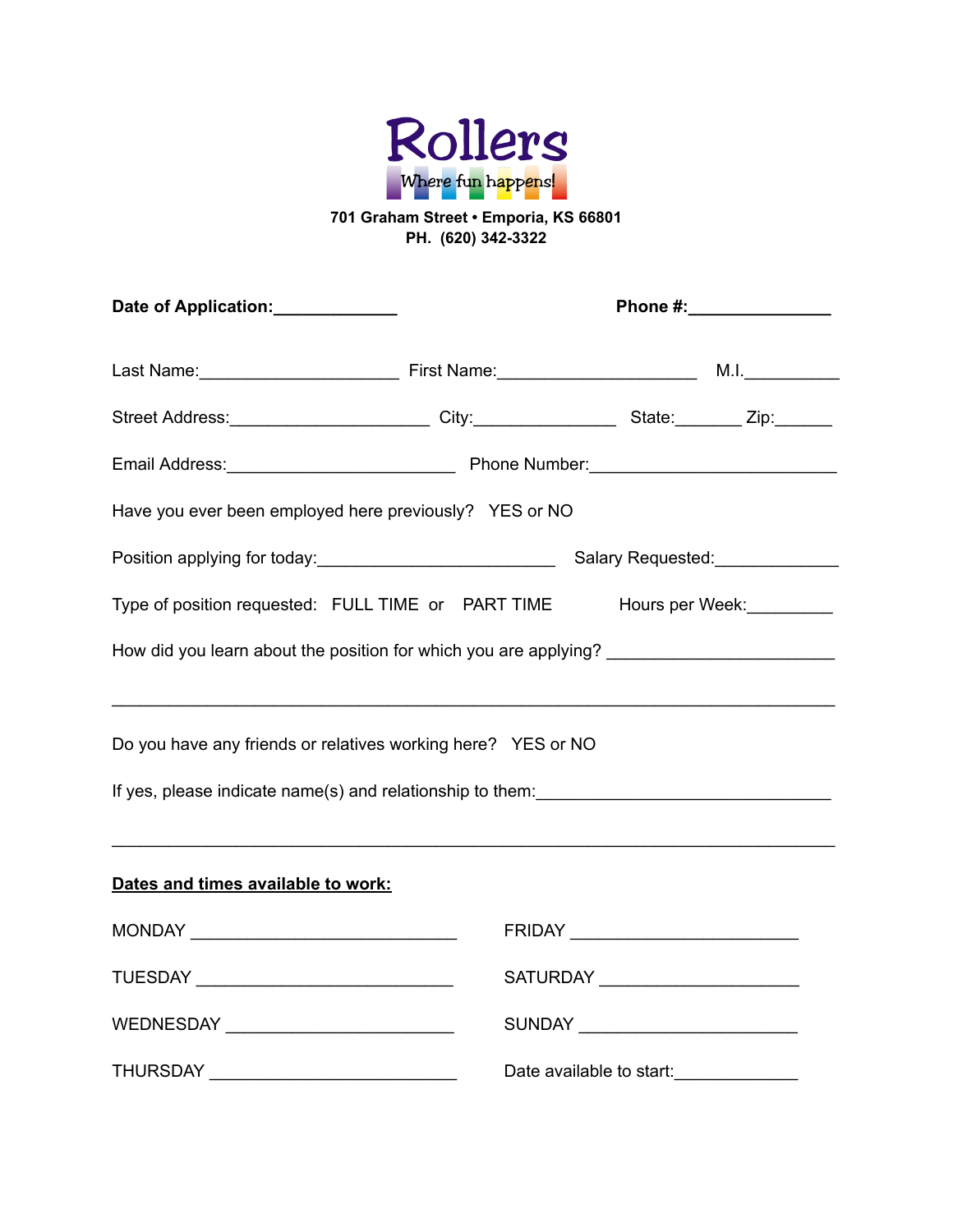## **EMPLOYMENT RECORD:**

List last 3 employers starting with current of most recent. Include self-employment, military services and part time jobs. May also include job related volunteer experience.

| Last hourly rate/salary: _____________________  | Full Time or Part Time        |
|-------------------------------------------------|-------------------------------|
|                                                 |                               |
|                                                 |                               |
|                                                 |                               |
|                                                 |                               |
|                                                 |                               |
| Last hourly rate/salary: ______________________ | <b>Full Time or Part Time</b> |
|                                                 |                               |
|                                                 |                               |
|                                                 |                               |
|                                                 |                               |
|                                                 |                               |
| Last hourly rate/salary: ______________________ | <b>Full Time or Part Time</b> |
|                                                 |                               |
| Description of duties:                          |                               |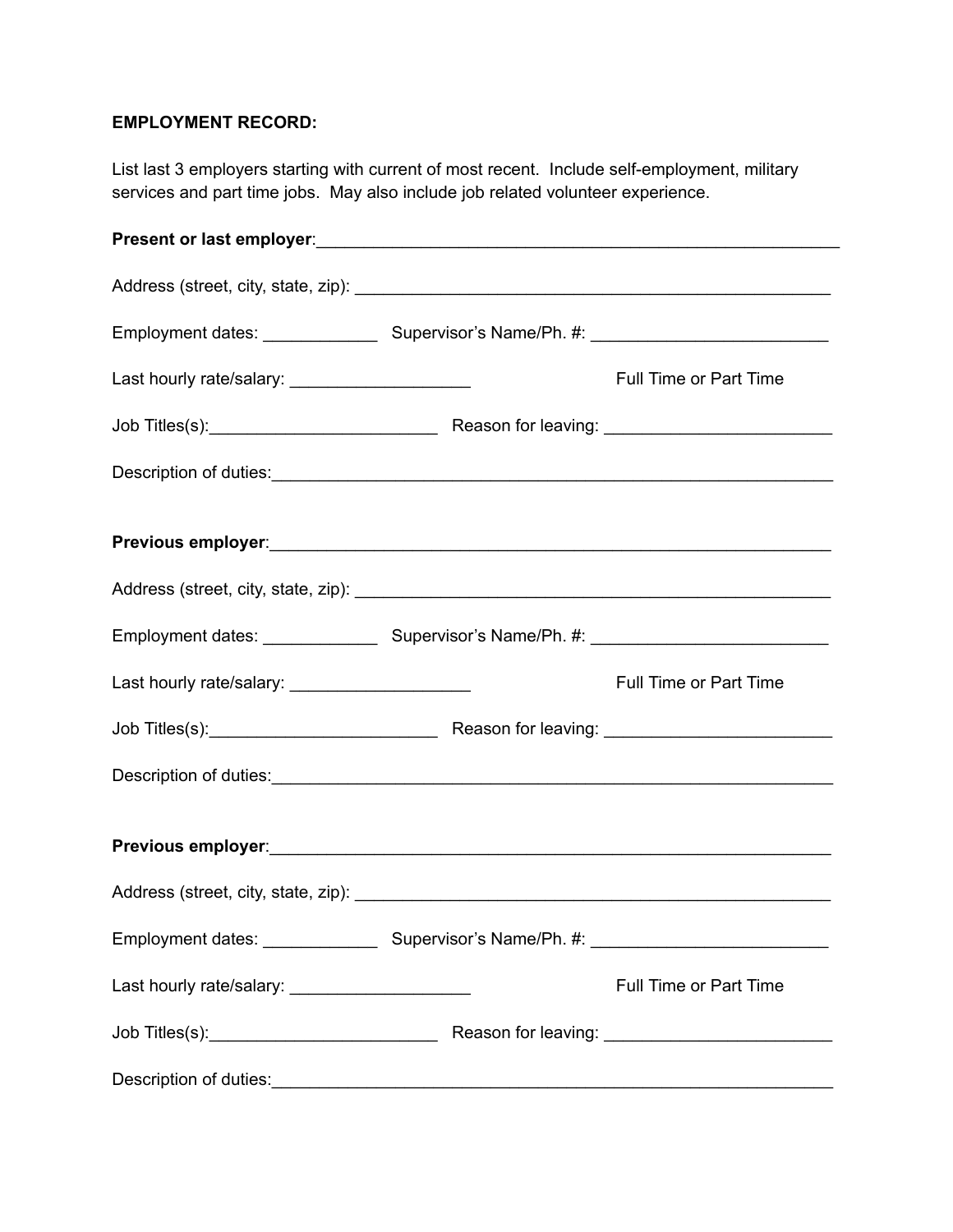### **EDUCATION RECORD:**

|  | SCHOOL ATTENDED   CITY/STATE   CURRICULUM/MAJOR   DATES | GPA | <b>DEGREE</b> |
|--|---------------------------------------------------------|-----|---------------|
|  |                                                         |     |               |
|  |                                                         |     |               |
|  |                                                         |     |               |
|  |                                                         |     |               |

#### **SUMMARY**

Summarize other special skills & qualifications relating to the position for which you are applying:

 $\mathcal{L}_\text{max}$  and  $\mathcal{L}_\text{max}$  and  $\mathcal{L}_\text{max}$  and  $\mathcal{L}_\text{max}$  and  $\mathcal{L}_\text{max}$  and  $\mathcal{L}_\text{max}$ 

 $\mathcal{L}_\text{max}$  and  $\mathcal{L}_\text{max}$  and  $\mathcal{L}_\text{max}$  and  $\mathcal{L}_\text{max}$  and  $\mathcal{L}_\text{max}$  and  $\mathcal{L}_\text{max}$ 

 $\mathcal{L}_\text{max}$  and  $\mathcal{L}_\text{max}$  and  $\mathcal{L}_\text{max}$  and  $\mathcal{L}_\text{max}$  and  $\mathcal{L}_\text{max}$  and  $\mathcal{L}_\text{max}$ 

Are you legally permitted to work in the U.S.? YES or NO Employment will be contingent upon providing proof of citizenship or work authorization

May we contact your present employer for references? YES or NO

May we contact your previous employers for references? YES or NO

Have you been known by any other name(s) that our company may need to verify your education and employment records as furnished in this application? YES or NO

 $\mathcal{L}_\text{max}$  and  $\mathcal{L}_\text{max}$  and  $\mathcal{L}_\text{max}$  and  $\mathcal{L}_\text{max}$  and  $\mathcal{L}_\text{max}$  and  $\mathcal{L}_\text{max}$ 

 $\mathcal{L}_\text{max}$  and  $\mathcal{L}_\text{max}$  and  $\mathcal{L}_\text{max}$  and  $\mathcal{L}_\text{max}$  and  $\mathcal{L}_\text{max}$  and  $\mathcal{L}_\text{max}$ 

 $\mathcal{L}_\text{max}$  and  $\mathcal{L}_\text{max}$  and  $\mathcal{L}_\text{max}$  and  $\mathcal{L}_\text{max}$  and  $\mathcal{L}_\text{max}$  and  $\mathcal{L}_\text{max}$ 

If yes, please list name(s) used: \_\_\_\_\_\_\_\_\_\_\_\_\_\_\_\_\_\_\_\_\_\_\_\_\_\_\_\_\_\_\_\_\_\_\_\_\_\_\_\_\_\_\_\_\_\_\_\_\_\_

### **PLEASE LIST ANY COMPUTER SKILLS THAT YOU POSSESS:**